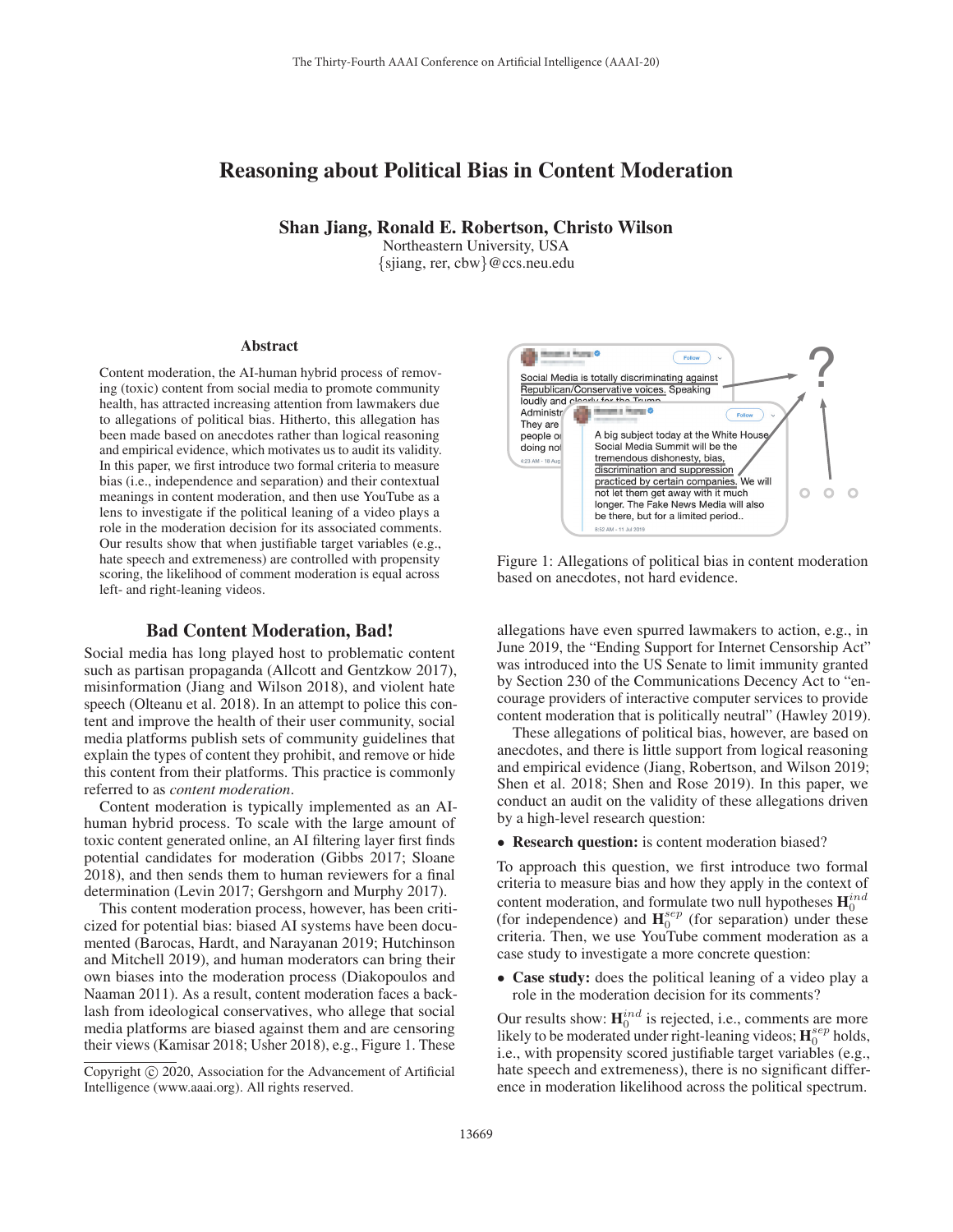# How to Measure Bias, Really?

Recent advances in fairness research provide many criteria to measure bias, each aiming to formalize different desiderata (Barocas, Hardt, and Narayanan 2019). Most of these criteria characterize the joint or conditional probability between involved variables (e.g., decision, sensitive features), and can be approximately classified to two categories: *independence* and *separation* (Hutchinson and Mitchell 2019).

### Independence

Independence, also referred to as *demographic parity*, is a fairness criterion that requires the decision variable and the sensitive feature to be statistically independent. In the context of political bias and content moderation, an item on social media (e.g., post, comment) can be associated with its political leaning  $P = \{left, right\}$  and moderation decision  $M = \{moderated, alive\}$ . This criterion requires these two variables to satisfy  $M \perp P$ , which, given that P is a binary variable, is equivalent to:

$$
\mathbb{P}\left\{M \mid P = \text{left}\right\} = \mathbb{P}\left\{M \mid P = \text{right}\right\}.
$$
 (1)

The graphic model of independence criterion is shown in Figure 2a. To allege political bias under this criterion, then, requires empirical evidence to reject (1) as the null hypothesis  $\mathbf{H}_{0}^{ind}$  with statistical confidence.

Although this criterion is intuitive and has been applied in many studies (Robertson et al. 2018; Hu et al. 2019), its desirability is context-dependent: e.g., moderation decisions are intended to be made based on the toxicity of content, and if toxicity is unevenly distributed across the political spectrum, the pursuit for independence may be unachievable and even undesirable.

#### Separation

Separation, also referred to as *equalized odds*, is a type of conditional independence that allows dependence between the decision variable and the sensitive feature, but only to the extend that can be justified by target variables. For content moderation, such target variables can include hate speech, extreme videos, etc. Denoting a universe of justifiable target variables as J, this criterion requires M  $\perp$  P | J, which, given that P is a binary variable, is equivalent to  $\forall$  J:

$$
\mathbb{P}\left\{\mathbf{M} \mid \mathbf{P} = \text{left}, \mathbf{J}\right\} = \mathbb{P}\left\{\mathbf{M} \mid \mathbf{P} = \text{right}, \mathbf{J}\right\}.
$$
 (2)

This criterion is also widely adopted in previous studies, especially when the correlation between sensitive features and target variables is inherent (Thoemmes and Kim 2011; Lanza, Moore, and Butera 2013; Austin 2008).

A practical limitation of this criterion is that stable estimators of (2) requires matched observational pairs conditional on J. Therefore, as J contains more variables, matching becomes more difficult. An alternative method is to summarize all of the target variables into one scalar, i.e.,  $f : \mathbb{R}^{|J|} \to \mathbb{R}$ . A particular example of f is *propensity scoring* defined as:  $ps(J) := \mathbb{P} \{ P = \text{left} (or \text{ right}) | J \}$  (Rosenbaum and Rubin 1983). It is proven that if (2) holds and  $\mathbb{P} \{P | J\} \in (0, 1)$ , then  $\forall ps(\mathbf{J}), \mathbb{P} \{P \mid ps(\mathbf{J})\} \in (0,1)$  and:

$$
\mathbb{P}\left\{\mathbf{M} \mid \mathbf{P} = \text{left}, ps(\mathbf{J})\right\} = \mathbb{P}\left\{\mathbf{M} \mid \mathbf{P} = \text{right}, ps(\mathbf{J})\right\}. (3)
$$



(a) Independence. 1st null hypothesis  $\mathbf{H}^{ind}_{0}$ : M  $\perp \!\!\! \perp$  P.

(b) Separation. Propensity scoring function  $ps(\text{J})$  is used to summarize J to a scala, hence 2nd null hypothesis  $\mathbf{H}_0^{sep}$ : M  $\perp \!\!\! \perp P \mid ps(\mathbf{J}).$ 

Figure 2: Graph models of fairness criteria. These criteria characterize the joint or conditional distribution of political leaning P (sensitive feature), moderation decision M (decision variable) and justifiable target variables J.

The graphic model of propensity scored separation criterion is shown in Figure 2b. To allege political bias under this criterion, then, requires empirical evidence to reject (3) as the null hypothesis  $\mathbf{H}_0^{sep}$  with statistical confidence.

## Is YouTube Biased, for Example?

YouTube is one of the major social media platforms that faces allegations of politically biased content moderation, and it practices moderation at different content levels, e.g., videos, channels, users, and comments (YouTube 2018a). Here, we use YouTube as a lens to investigate if the political leaning of a video plays a role in the moderation decision for its associated comments.1

### Data

The YouTube data we use contain 84,068 comments posted on  $258$  political videos,<sup>2</sup> labeled with involved variables.

The **moderation decision** for each comment is labeled by comparing two snapshots of the dataset: the first collected in January 2018 (Jiang and Wilson 2018), and the second in June 2018 (Jiang, Robertson, and Wilson 2019). Disappeared comments within this time range are labeled as *moderated*, and the others are labeled as *alive*.

The political leaning of the video under which the comment was posted is labeled from another dataset (Robertson et al. 2018), where all political entities on the web are assigned an ideological score  $i \in [-1, 1]$  (left to right). We link a video's publisher to its political entity, and use the sign of the ideological score as its political leaning *left* or *right*.

Linguistic signals in comments are used as the first set of target variables, as the text content of comments is the primary focus of the moderation system (YouTube 2018c). We use an existing lexicon *Comlex* to map the text content to 8 binary variables: *swear* (including hate speech, e.g., the n-word), *laugh* (e.g., "haha"), *emoji*, *fake* (e.g., "lie"), *ad-*

<sup>&</sup>lt;sup>1</sup>These results, although under a different frame, are also reported in (Jiang, Robertson, and Wilson 2019).

<sup>&</sup>lt;sup>2</sup> Available at: https://moderation.shanjiang.me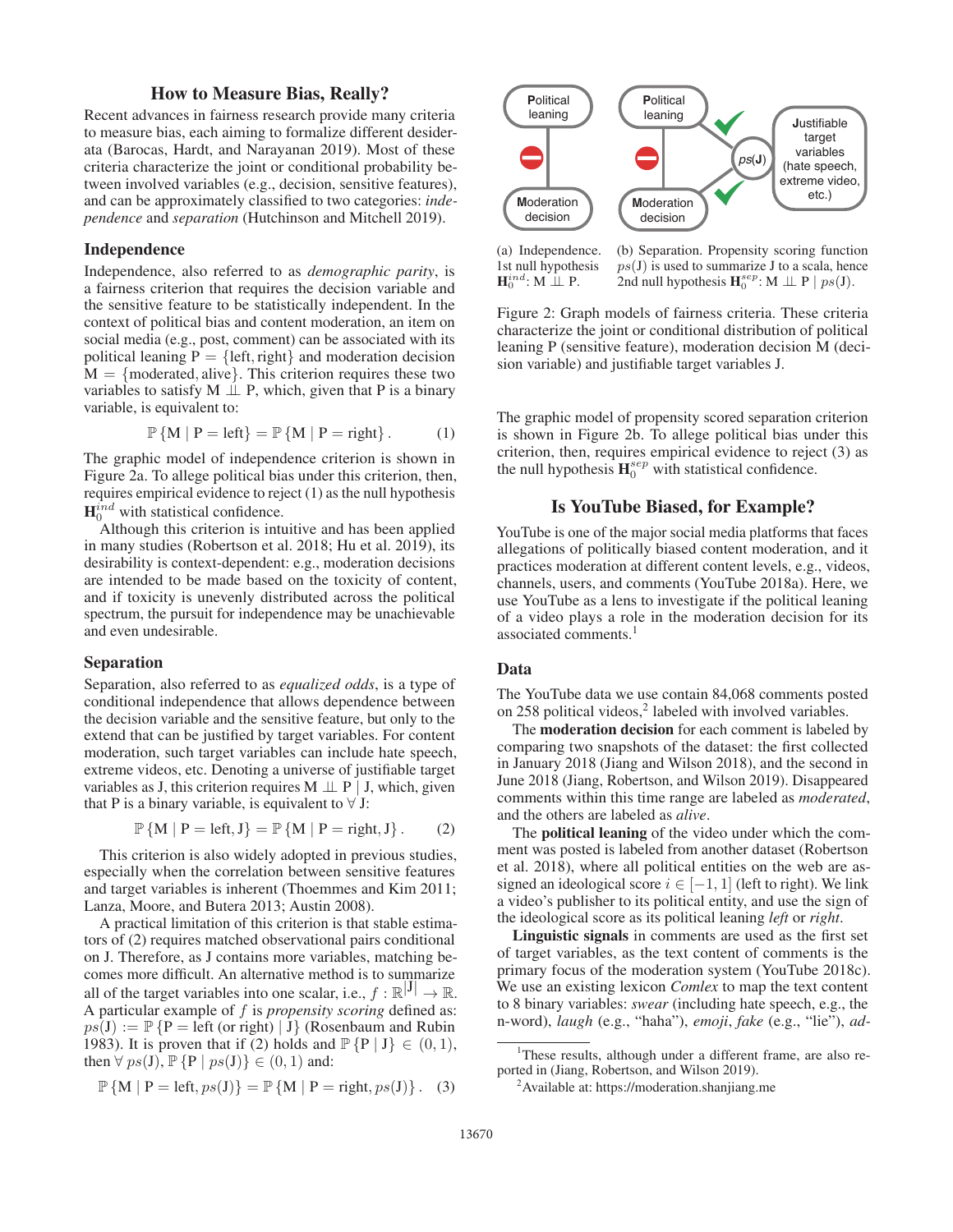

(a)  $\mathbf{H}_{0}^{ind}$  is rejected. There is significant difference between comment moderation probability under left- and right- leaning videos.

 $\hat{P}$ {M=moderated | P=left,  $ps$ (J)}  $\hat{P}$ {M=moderated | P=right,  $ps($ ])}  $251% \pm 0.08%$ 2.52%±0.10%

(b)  $\mathbf{H}_{0}^{sep}$  holds. There is no significant difference between comment moderation probability under left- and right- leaning videos with propensity scored justifiable variables.

 $1\%$   $2\%$   $3\%$ 

Figure 3: Estimated moderation probability. The (conditional) moderation probability for comments with corresponding confidence intervals are estimated to test the independence and separation hypotheses.

*ministration* (e.g., "mayor"), *American* (e.g., "nyc", "texas"), *nation* (e.g., "mexico"), and *personal* (e.g., "your").

The social engagement of a video is also considered as target variables, e.g., a video with a high dislike rate attracts more flaggers and more attention from moderators. This includes three variables: *views*, *likes*, and *dislikes* of the video.

We also consider the **extremeness** of a video, as extreme videos are more likely to call for violence or spread conspiracy theories (YouTube 2018b). This is labeled using the same dataset as the political leaning variable. We label a video *extreme* if  $|i| > 0.5$  and *center* otherwise.

Misinformation related features are another set of target variables we control. Misinformation might play a role in content moderation as social media companies have recently established collaborations with fact-checkers (e.g., Snopes, PolitiFact) (Glaser 2018). This contains two binary variables: if a video contains misinformation or not (as judged by Snopes or PolitiFact), and if a comment is posted before or after the corresponding fact-check.

### **Results**

Independence  $\mathbf{H}_{0}^{ind}$  measures only moderation decision and political leaning variables. We estimate the empirical probability of the two variable and confidence intervals for binomial proportions. As shown in Figure 3a, there is significant difference between  $\hat{P} \{M = \text{moderated} \mid P = \text{left}, J\}$ and  $\hat{\mathbb{P}}\{M = \text{moderated} \mid P = \text{right}, J\}$ , therefore the independence hypothesis  $\mathbf{H}^{ind}_0$  is rejected.

However, as we discuss above, the independence criterion has a fatal limitation in this context because there are strong correlations between political leaning and justifiable target variables, e.g., comments under right-leaning videos contain significantly more swear words (Pearson  $\chi^2 = 671.2$ <sup>\*\*\*</sup>),<sup>3</sup> indicating increased likelihood of hateful content, which is the primary trigger for content moderation. Right-leaning videos also have significantly more dislikes (Mann-Whitney





Figure 4: Robustness of  $\mathbf{H}_0^{sep}$ . Potential scenarios are simulated to check the robustness of our results. The results are mostly stable except a few cases where the results fluctuate on both left and right.

 $U = 4.08 \times 10^{8$ <sup>\*\*\*</sup>) than left-leaning ones, providing an alternative explanation that the higher dislike rate may result in more flagged comments, thus increased moderation.

Therefore, our main focus is on investigating if the difference in moderation probability can be justified by target variables, i.e.,  $H_0^{sep}$ . We estimate propensity scores  $ps(1)$  by logistic regressions, use them to match twonearest neighbors from our observations, and then compute the conditional probability given matched propensity scores. As shown in Figure 3b, there is no significant difference between  $\mathbb{P}\{M = \text{moderated} \mid P = \text{left}, ps(J)\}\$ and  $\mathbb{P}\{M = \text{moderated} \mid P = \text{right}, ps(J)\}, \text{ therefore no evi$ dence to reject the second hypothesis, i.e.,  $H_0^{sep}$  holds.

Overall, our results show that although comments are more likely to be moderated under right-leaning videos, this difference is well-justified, i.e., once our measured target variables are balanced, there is no significant difference in moderation likelihood across the political spectrum.

#### Robustness

Conclusions made from observational data are often questionable due to alternative explanations. Therefore, we conduct additional experiments to check the robustness of  $\mathbf{H}_0^{sep}$ , including self-moderation instead of moderation by the platform (Figure 4a), bias in the ratings provided by fact-checkers (Figure 4b), varying the threshold to label extremeness (Figure 4c), and labeling political leaning only when  $|i|$  exceeding a certain threshold (Figure 4d). Due to space limits, we omit details on the implementation and discussion of these experiments. Interested readers can refer to our original paper (Jiang, Robertson, and Wilson 2019).

In short, these experiments show that  $\mathbf{H}^{sep}_{0}$  in general holds when the simulated scenario is moderate, but can be rejected under extreme cases. However, under these scenarios, the results fluctuate on both the left and right ends, i.e., bias against both left and right political leanings. Therefore, the allegation of bias in YouTube comment moderation is still not supported.

 $3*p < 0.05;$  \*\*p  $< 0.01;$  \*\*\*p  $< 0.001$ .